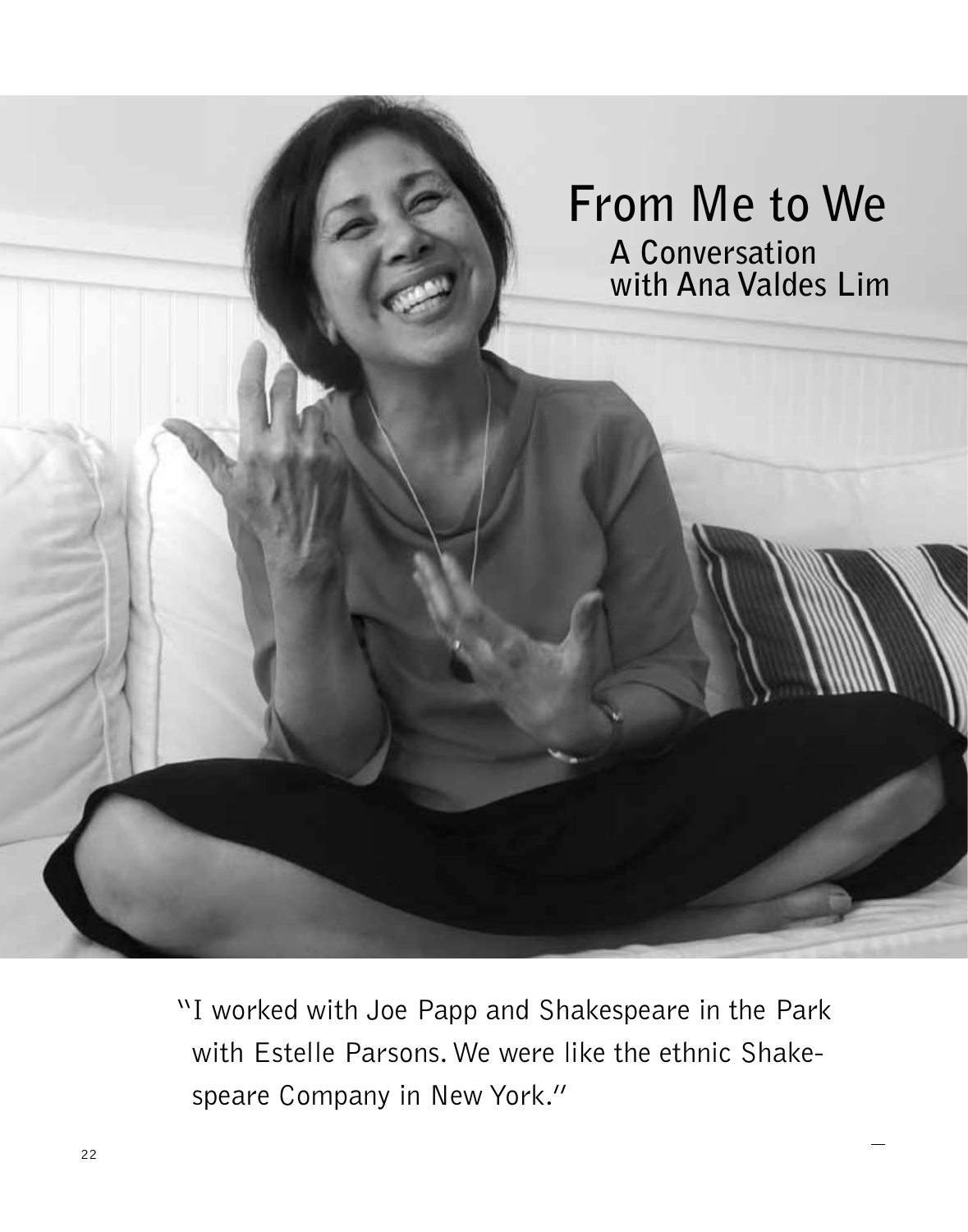"When I've had defeats and difficult times in my life, I knew the answers were somewhere in the perennial wisdoms, which are love and truth. I knew that materiality was not the way, and competition was a trap."

*I met Ana Valdes Lim at a ServiceSpace retreat in Northern California. I'd already read something about her background at Julliard and the remarkable theater work she's doing in Manila through Assumption College. Spending three plus days together with her in person was a quite a treat. We all felt lifted by her warmth, liveliness and unreserved engagement.* 

 *I couldn't pass up the opportunity to ask her for an interview. I'd read that, for Julliard's centennial, Ana was among the one hundred graduates featured in a magazine that was produced for the occasion. I had some idea about her theater work in Manila, but otherwise knew nothing of her journey. I didn't know, for instance, that with the help of a grant from Julliard, she'd written* Workshop, A Manual on Acting *(1997) with exercises on actor training and rehearsal practices. Her book,* Evolutionary Theater: A Book for Actors, Directors and Teachers *followed in 2009. And then* Theater for Wellness: Creative Techniques to be Well and Whole *was published in 2016. These last two were written to share and support Filipino artists.* 

 *I wanted to learn more about her unique journey and, as we begin, Ana is reflecting about her studies at Julliard.* 

Ana Valdes Lim: This was a few years before the hit musical, *Miss Saigon*. So, Asians in theater, we weren't visible. *Miss Saigon* was a turning point, I think, for

Asians in Broadway musicals. Anyway, going to Juilliard felt like home. It was like I was a fish and finally found water. I took to the exercises readily and had such a happy time there. The teachers were very fierce sometimes in their criticism, but never to the point that I found the school so difficult. I had a very good experience. I met teachers who mentored me, and I just bloomed, you know?

works: How wonderful.

Ana: I was meant to go there. It was like this miracle. The first day we were in school, many of the faculty had not seen us. There were twenty-six of us, and they usually chose twelve male and twelve female. We were two more, and in those days they might eliminate you at any time.

**works:** So that possibility was hanging over your head?

Ana: Yes. It made life stressful, but it made me more determined.

works: You were in an early class in the Theater Department at Julliard, right?

Ana: Yes. There were people who became famous later on. Kevin Kline was already in *Pirates of Penzance* on Broadway. Robin Williams was already doing *Mork and Mindy*. Anyway, I found the school joyful—and painful—in the sense that you are critiqued and it causes tears. But I felt I'd found where I was meant to be.

works: I'm sure there were many memorable moments. Do any come to mind?

Ana: When we first started, they asked us to do our audition pieces and after I presented to the faculty, I was asked only one question: "Are you interested in teaching?" I thought it was an unusual question. Maybe there were no jobs for Asians at the time.

 Then Judy Liebowitz was one of our teachers. She had an expression, something like "be willing not to know." She encouraged us to recognize the unknown when it's happening, and to let it be unknown. It's such a deep, spiritual lesson for life, and so counterintuitive, because you go to Juilliard and think you're going to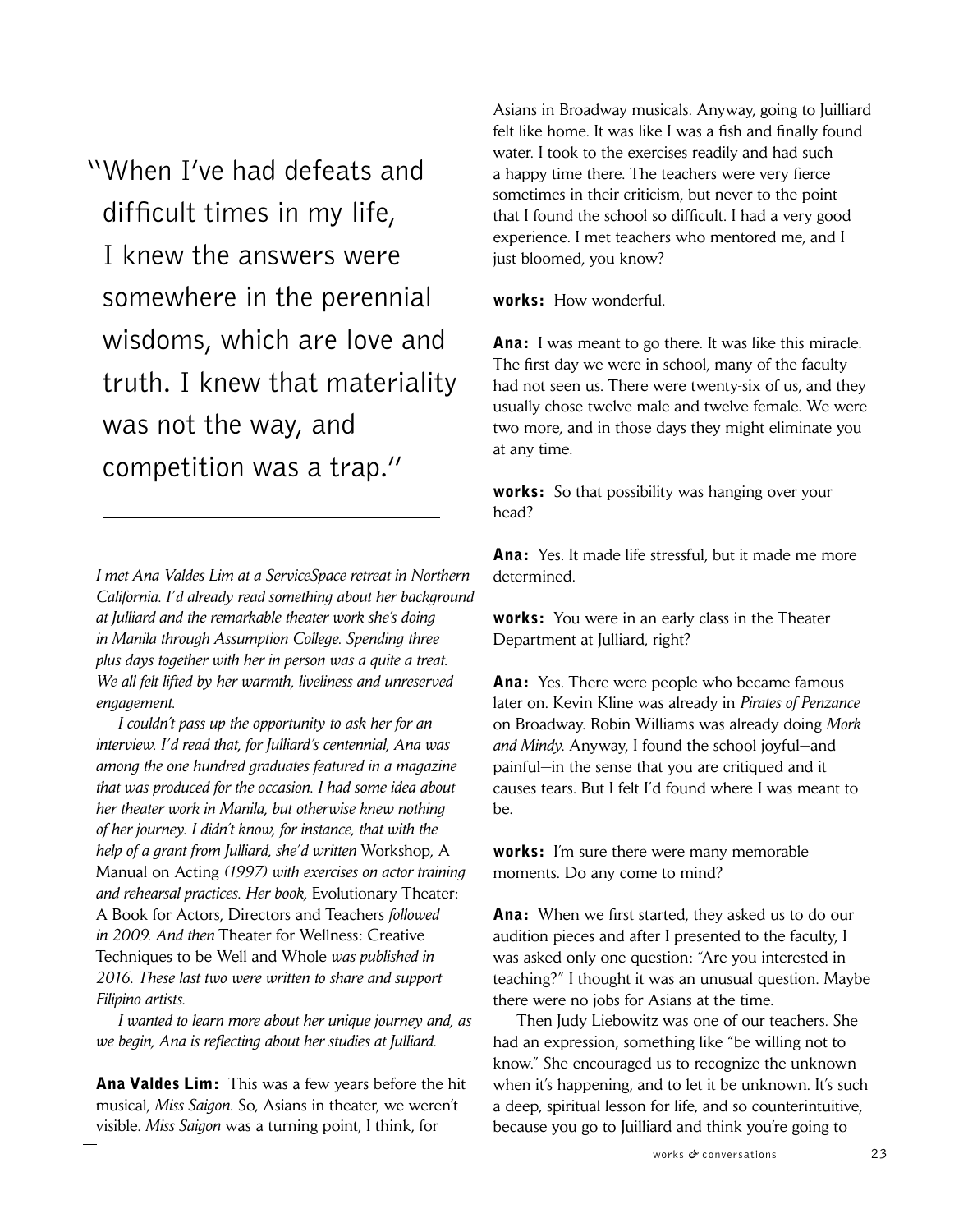learn techniques, you know?

 I don't remember having any books. I remember a notebook, but they don't tell you "this is your exercise." They would look at you and only give you the exercise you needed. I didn't feel like I knew any techniques I could name when I graduated. But I felt fully formed, like I'd been exorcised. So those are two things. One is the realization that allowing yourself to be in the unknown is the birthplace. The second is I wasn't given techniques and names and theories.

works: How many teachers did you have?

Ana: We had two teachers for voice and speakingdiction and accents—then singing, movement, a Shakespeare class, a poetry class and improvisation three hours, twice a week—which used to scare me. We were given so much improvisation. Even in movement, first, we were taught a technique and then we were taught to improvise. Sometimes we'd have live accompaniment—percussion, piano, or just sounds that the accompanist would make.

works: Recently, I got a little insight into what it must be like to be among a group of actors working together. Three of us were preparing a performance in relation to "The Conference of the Birds," the wonderful old Sufi tale. A real feeling of connection developed, and I thought this must often take place in a group of actors. Would you agree?

Ana: Yes. That's correct. In what they call "the ensemble" you get to know each other very well, because you spend nine a.m. to ten p.m. every day together.

works: I imagine that kind of closeness could be pretty special.

Ana: It's incredible. You really deep dive with everybody. With some of the exercises, you're in tears, or you have all the emotions out, and people are there to witness the whole journey. So, the goal is to have that range and facility and accessibility to all of that, and then to be able to direct it so a director can shape it.

works: Most of us have no education around our emotions and how to relate to them. I mean, this would have to be a real growth experience.

"I was able to talk my way into fine arts, and for the first time in my life, I was around people I was some what comfortable with. And the professors were people I could have a conversation with—not necessarily a lengthy conversation. I could ask them questions and wasn't terrified of who they were."

Ana: Absolutely. I think I got chosen because I have a range of emotions and I have access—and I was taught to control them. For example, I was told, "Ana, if Shakespeare meant you to cry through all of those lines, he would have just written, 'Oh, woe, woe, woe, woe, woe.' You have to get the lines out." So, I know that I need to play the notes, but I'm riding on this emotion.

 I don't know if they were interested in the roots of these emotions. I discovered that for myself. Then, because of doing it so many times, I learned to be an alchemist; I learned to conjure them. In the beginning I conjured them from memory, but later I conjured them from imagination. Then afterwards it was my body's memory that conjured them with other actors. Emotional actor training also taught me not to be attached to the emotion. I learned that we're not our feelings. I learned to recognize the observer of the feelings.

works: That's fascinating.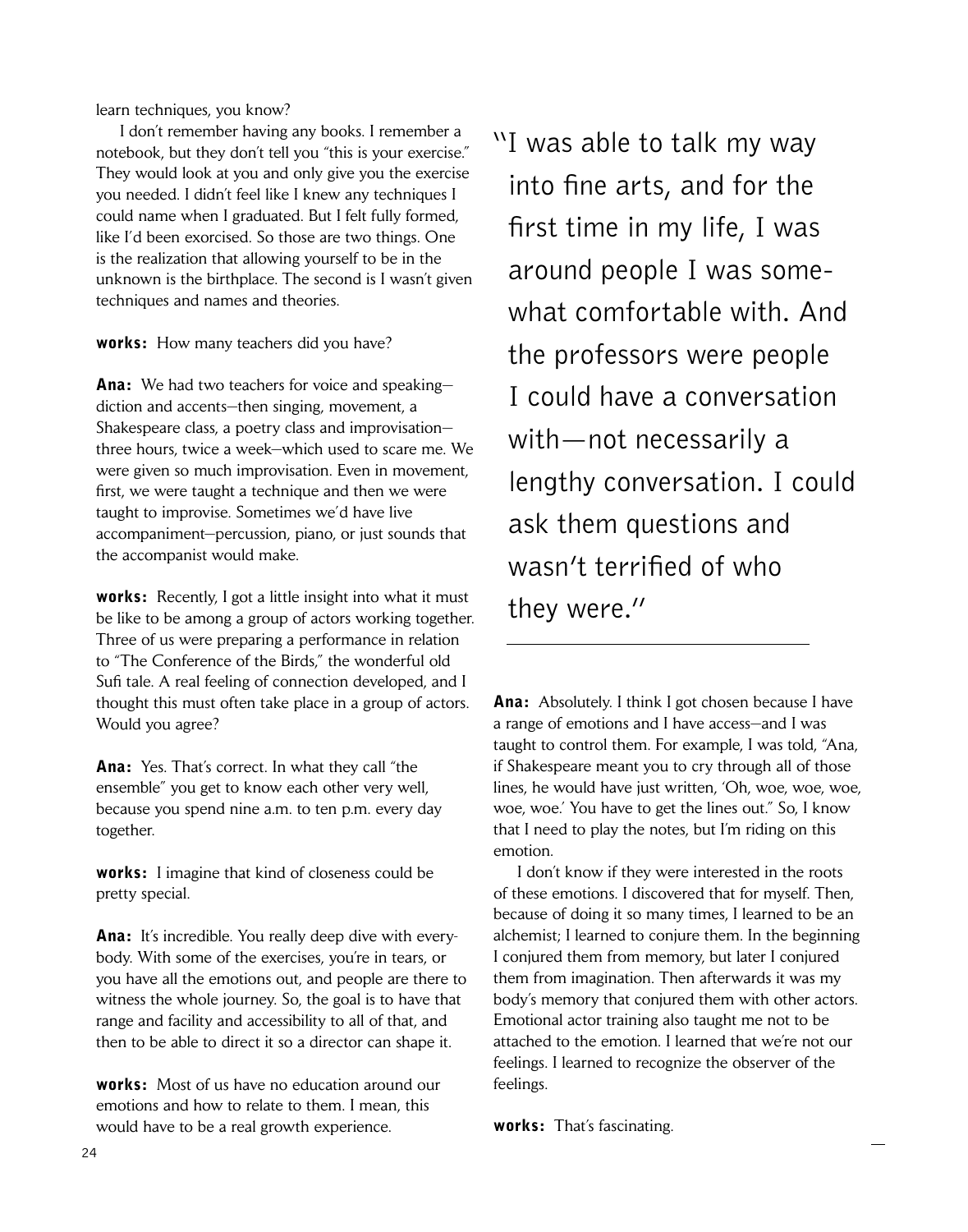

"Allowing yourself to be in the unknown is the birthplace."

works: How many years of experience have you had since you got out of Juilliard?

Ana: I graduated '84, so close to 35 years.

works: And give me a little history of your work in the theater before going back to the Philippines.

Ana: I worked with Joe Papp and Shakespeare in the Park with Estelle Parsons. We were like the ethnic Shakespeare Company in New York. Then I worked with Berkeley Rep. I did the La Jolla Playhouse. I was auditioning, getting jobs, acting, and then temping. I did a couple of commercials; I did some film; I found that I didn't like film and I didn't like TV.

 I did a couple of episodes for *As the World Turns*. I didn't like the medium, but I wasn't brave enough to say that. I just had this feeling of the industry being too cold. They shoot out of sequence, the people are different and you don't really have a relationship with them. I'd be in my trailer. I'd meet an actor. I didn't know him, except that he's going to be the person in the script.

 So I didn't like that environment much. I also didn't like the lottery of auditioning.

Ana: Isn't it fascinating?

works: Very much so. Do you feel yourself fortunate in getting this unusual education?

Ana: Absolutely. A gift. I feel like I've been to some monastery where I had this deep training, and I'm transferring it now. And it does take care, because the first time the individual goes deep, that's a very sensitive spot. But that's the work we do. We need to stand on stage and have something authentic—or the root of something authentic—so that those watching go through it with us.

works: Because if you're authentically yourself, it will be felt.

Ana: Yes. And if you have to cry and have an emotional scene, you can't carry that twenty-four hours a day. So I developed a practice where I can live life. I don't really need to be abnormal and irregular in my life. I learned about my inner landscape, that there are thoughts, feelings, the body—and the witness of all these. The observer inside an actor is very important. It's the place where I go to be quiet.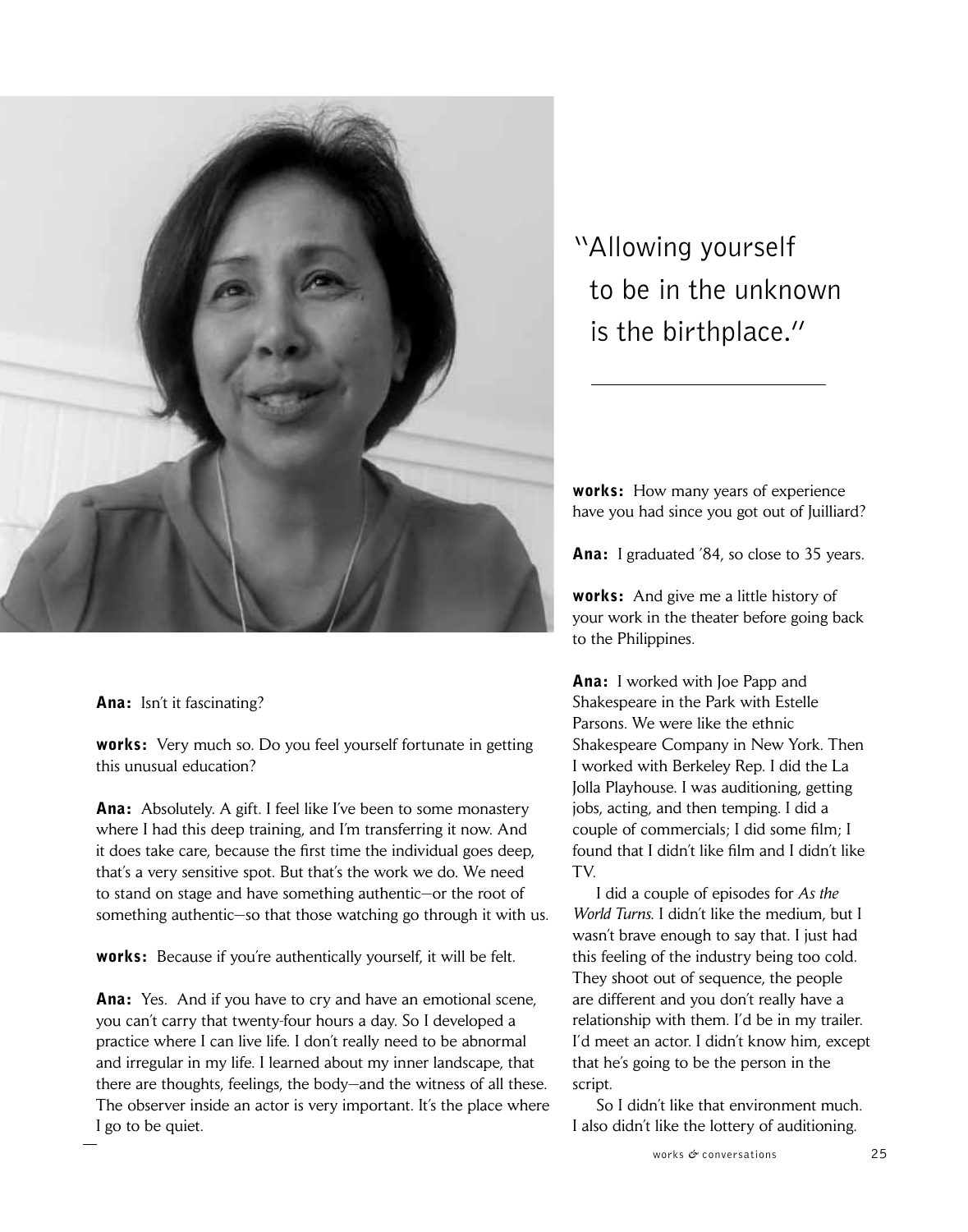It was a numbers game. If you auditioned often, then you'd get something. As an Asian actress—in my eyes, and in my agent's eyes—I was successful. But too much of my energy was being depleted. I wasn't happy, but I didn't know what to do yet.

works: You mentioned Joe Papp. Would you reflect on some of your experiences working with him?

**Ana:** Working at the Public Theater-Joe Papp was the artistic director—was considered, and is still considered today, quite an accomplishment for a legitimate actor. We call them "legitimate actors," meaning you do straight theater and this is your profession; you're not a celebrity. Those of us working at the Public Theater were from many different countries and ethnic backgrounds. It was beautiful to have that experience of being a global company—one world. Our color, accent, and ethnicity didn't hinder the storytelling. I feel happy and proud I was able to work at the Public Theater because of this. I was definitely a working actor and, although acting is still my joy, I had much more energy than could be satisfied in that environment. So I was unhappy.

works: What did you take from your whole experience of learning to act—going through Juilliard and out into the acting world? Was there a carryover that was useful in how you related to people?

**Ana:** Well, you can see that I'm very friendly and have this kind of open energy. At Juilliard, I learned to be open to many people and experiences. I learned playfulness, to act with courage—even in unknown circumstances—and to offer and accept what others were giving me. I learned to believe in the imaginary circumstances of a story. And as I said, between acting jobs, I would temp. I had a boss where I temped and I'd tell him, "I have a pilot. I have to shoot next week. So can I be absent next week?

 He'd say, "Ana, you're not a secretary. You're just pretending to be a secretary." I guess on some level, I was "pretending" or acting the job I had to do.

works: So, after New York you went to the West Coast—to LA, down to San Diego and then up to Berkeley?

Ana: Yes. That's the life of an actress. Right? You go,

# "I feel like I've been to some monastery where I had this deep training, and I'm transferring it now."

you audition—and then you get three months here, two months there. You live out of a suitcase. It was in 1992—after ten or eleven years in New York and some time on the West Coast—when I went to Hawaii. I was burnt out.

works: Would you say something about the burnout?

Ana: I didn't like getting up in the morning and not having a job; having to temp, or sign-up for unemployment until the next job; then going for auditions. I didn't like that feeling of a rollercoaster up and down, sometimes having a job and sometimes not. I liked working, but I needed to work steady. I wanted a place to go every day. So when I was in Hawaii, I decided to go to the university and get another degree. And I did. I got a degree to become a teacher of elementary education.

**works:** Did you work in Hawaii as a teacher?

Ana: For a while. Then I met my husband, Ricky, who was already in Manila. He'd been educated in the States, and he said, "If we all leave the Philippines, what will happen to our country?"

 I had roots there, so I said, "Okay." And we returned to Manila. I didn't know if I would like living in the Philippines.

works: When your husband spoke about going back to the Philippines, that touched you.

Ana: Yes. I can't describe it, because I had mixed feelings. The Philippines was "a calling."

works: I have a friend, Rogelio, from the Philippines,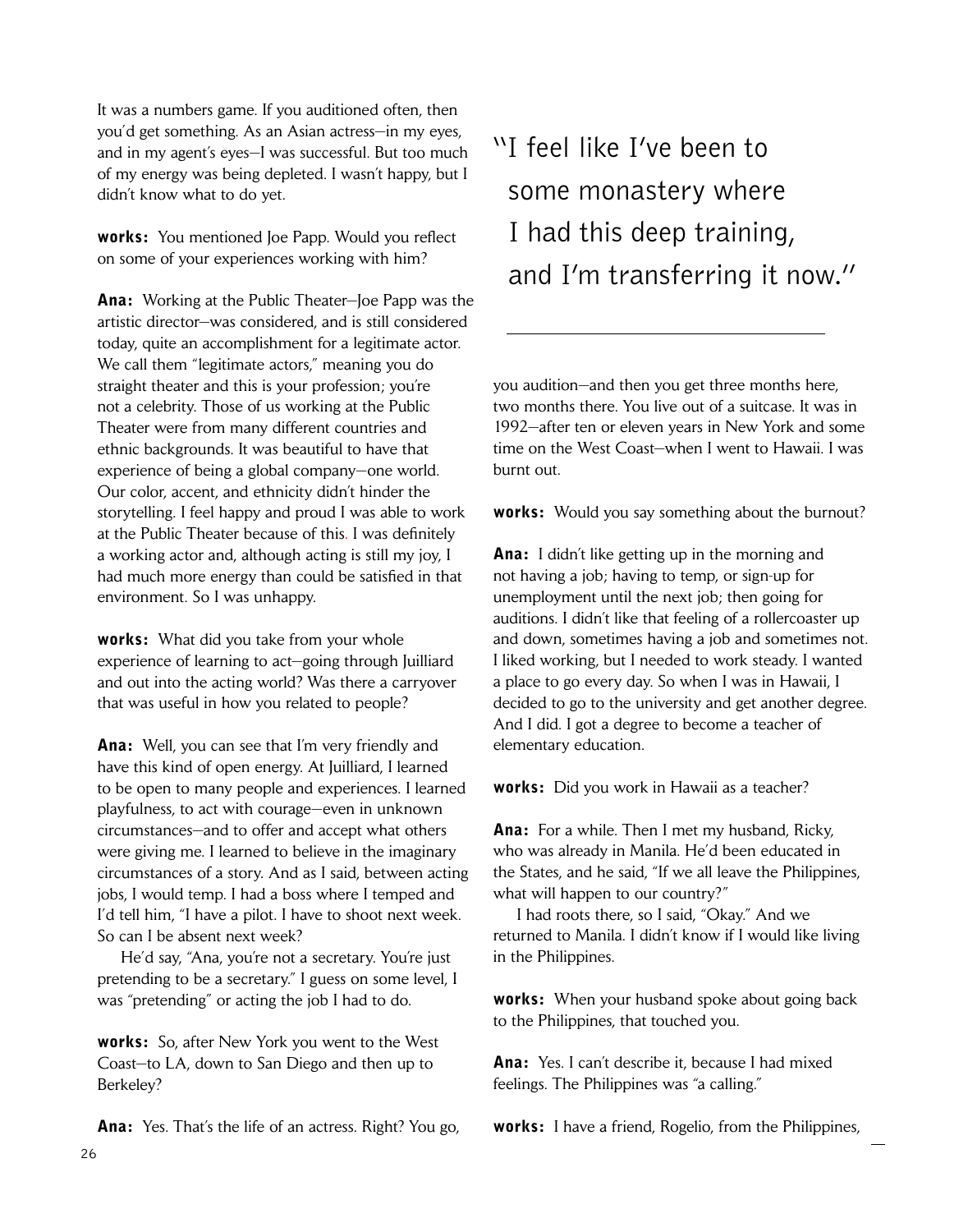"As Peter Brook said, 'Whenever you want to direct, just keep saying 'yes.' So I just said 'yes' and started opening classes and teaching."

and I spent a little time with him a couple of years ago in India. In one of our conversations, he said, "The people in the Philippines have low self-esteem and I wish I could figure out how to go back to the Philippines and help them have better self-esteem." Does that make sense to you?

Ana: That makes sense, yes. That's true. We are humble, service-oriented, happy, resilient, caring, spiritual people. The people are not easy to describe, because we hold contradictions.

works: So you went back to the Philippines, and then?

**Ana:** I just started applying, I mean cold-calling. I'm kind of fearless. I'd knock on a door and I'd have my portfolio. I didn't make money an issue; it was, "Do you need a teacher? Do you need an actress?" But I also thought, why would I compete with Filipino actresses? When I auditioned, I felt like I was robbing them. So, what was the next job? Teaching. But there was a calling, a yearning, a desire to do something through theater for others. And I thought, "I'll just come and support the production." In fact, in Hawaii, there was a play with a famous director, Behn Cervantes. I sent him my resumé while I was a student in Hawaii and he didn't respond. I thought, "How could you not respond? Your play is about the Philippines. I'm a trained Filipino actress." So, I went to him and said, "I sent you my resume!" It was a bit fearless.

 He said, "I can't take you. You'll cause an imbalance in my cast because you're too well trained."

I said, "Okay. Well, can I teach?"

He said, "What do you know how to teach?"

 "I can warm-up your cast. I can give them acting workshops. I can just help in whatever way. I'm so used to rehearsals."

He said, "Okay. When can you start?"

"Right now! I'll warm them up, right now!"

 My point here is that I wouldn't take no for an answer, even if there was a rejection at first. I desired so much to help and to be in the theater. I felt it was my calling.

 So, I started teaching. As Peter Brooks said, "Whenever you want to direct, just keep saying 'yes.'" So I just said "yes" and started opening classes and teaching.

**works:** So it wasn't long before you found your way into that community.

Ana: Right. I started to have classes.

works: So let's fast-forward; now you're in charge of a theater.

**Ana:** Yes, a big theater connected to a Roman Catholic school, Assumption College. I'm in my 15th year as artistic director. We have a college community theater; they're not uncommon, right? They're tuition driven, so there's income supporting them, and we have a facility that seats a thousand people.

 I happened to show up when they were renovating their theater, and I asked, "Have you planned who will run this?"

 The Sisters said, "No." My own biological sister was an ex-nun from the same Order, but let me backtrack a little bit.

## works: Good.

**Ana:** In Manila, in the beginning, I was renting space, having a studio, working in one theater company or another. At one point I looked up to the sky and talked to God. I said, "God, you gave me so much talent. I need a home. You didn't give me this talent just to kick me around. I need some place to be more settled. Please send me a home."

 And within three months of that silent prayer, I received a call to visit Assumption College. Earlier, I'd written to them asking if they had a room I could rent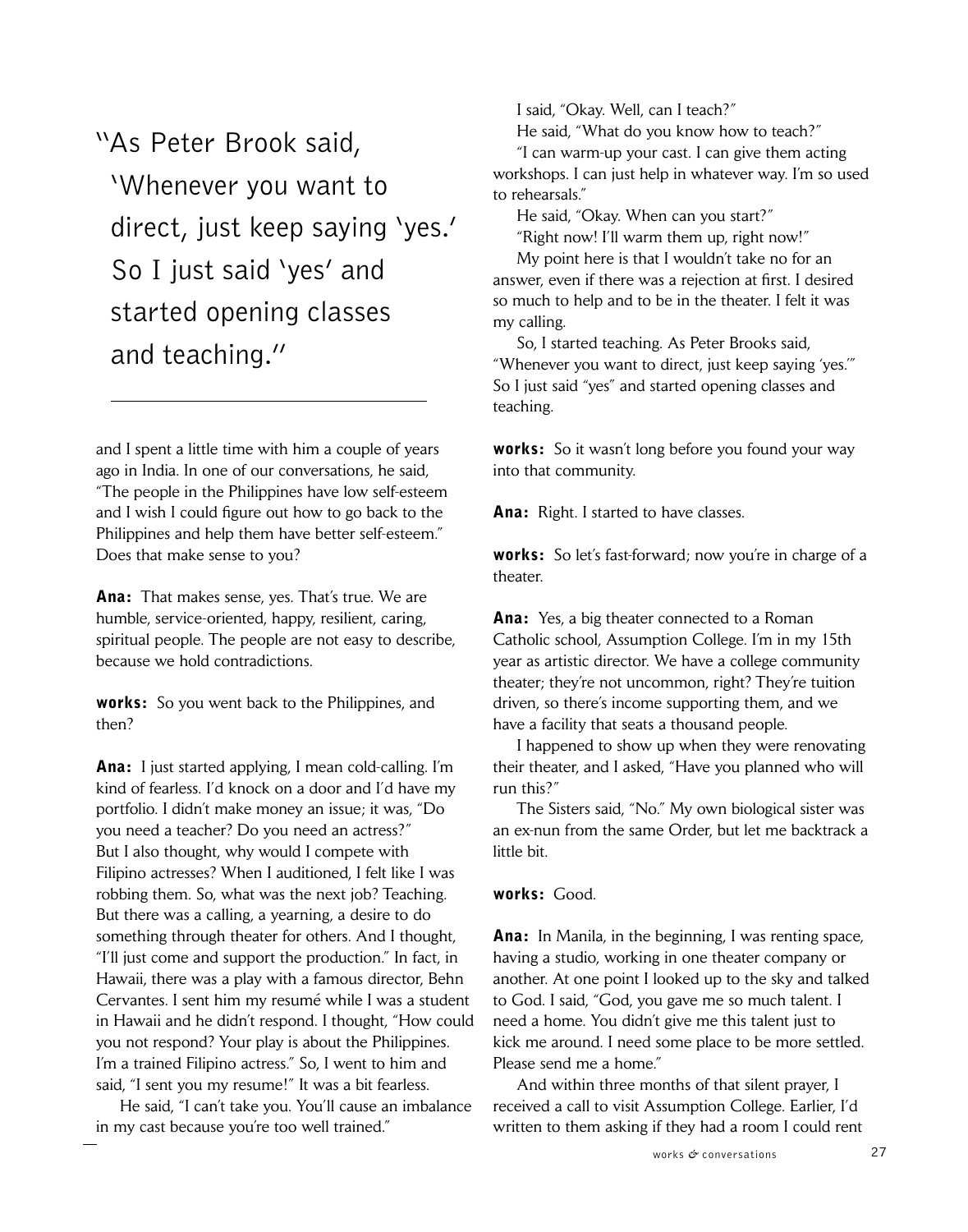for my workshops. Anyway, they called me and I met the president.

 She said, "I want you to think outside of the box," and she showed me a theater under renovation. There was no roof; it was rubble. She said, "We're rebuilding this theater for a thousand seats."

I said, "Who's going to run it?"

She said, "I don't know."

 I knew they didn't have the skill set to run a theater. I knew administration and HR and finance. I can make a financial statement. So, I presented to the president's council and told them all the things they needed to run a theater.

They asked me, "Can you stay and run it?"

 I said, "No," because I felt I belonged outside, not in a Catholic school, and this woman said, "Where do you think you're going?"

works: That's funny.

Ana: Yeah. I said, "I'm not going to work here; I need to work in the real world."

She said, "Don't you see that you're a teacher?"

 I said, "No, no, no. Teaching is my day job. I'm an actress, I'm a director. I'm…"

 She said, "You should look at the faces of the children when you're talking. I mean, just look at their faces. Take a moment."

 And I saw the faces and realized there was something deeper. So I stayed. I saw there was something transformative that could happen, beyond just the techniques of teaching theater. So, theater became a conduit for something deeper.

works: That's very touching.

**Ana:** I feel that coming to the Philippines–teaching; working at the prisons, outreach projects and advocacies; and meeting you—is all part of a divine dance; it was all meant to be. The teaching changed me to live deeper. That's the change that happened for me. As an actor at Juilliard, I learned techniques to make "me" better. But when I started teaching, the shift from "me" to "we" happened, and then the whole inner and outer universe began to shift.

works: Wow. Would you say more about the spectrum of your students, their ages, and how the theater is connected with the college and also with the "We didn't want theater to be a vehicle for making you the 'best,' like a narcissistic thing. We wanted it to be a hub for a new way of relating to each other, which is not necessarily verbal, and having an embrace of loving kindness. This is to enable you to feel whole and loved. You will be affirmed on stage certainly, but it's not so that you can outshine another."

public—just a little overview of how all that works.

Ana: Okay. We get students during their third year, juniors in college, or even younger, because we run a big ship. For the very small ones we have ballet after school and we have programs for street dancing and voice classes.

works: And your role again in all this?

**Ana:** Artistic director. I take care of hiring, making sure the program works, taking care of fees. That has to happen in order to have a place for these students to take their classes.

works: I understand there are elementary and high school students, and you get some as early as third grade. Is that right?

Ana: Yes. Even younger and up to adult-singing,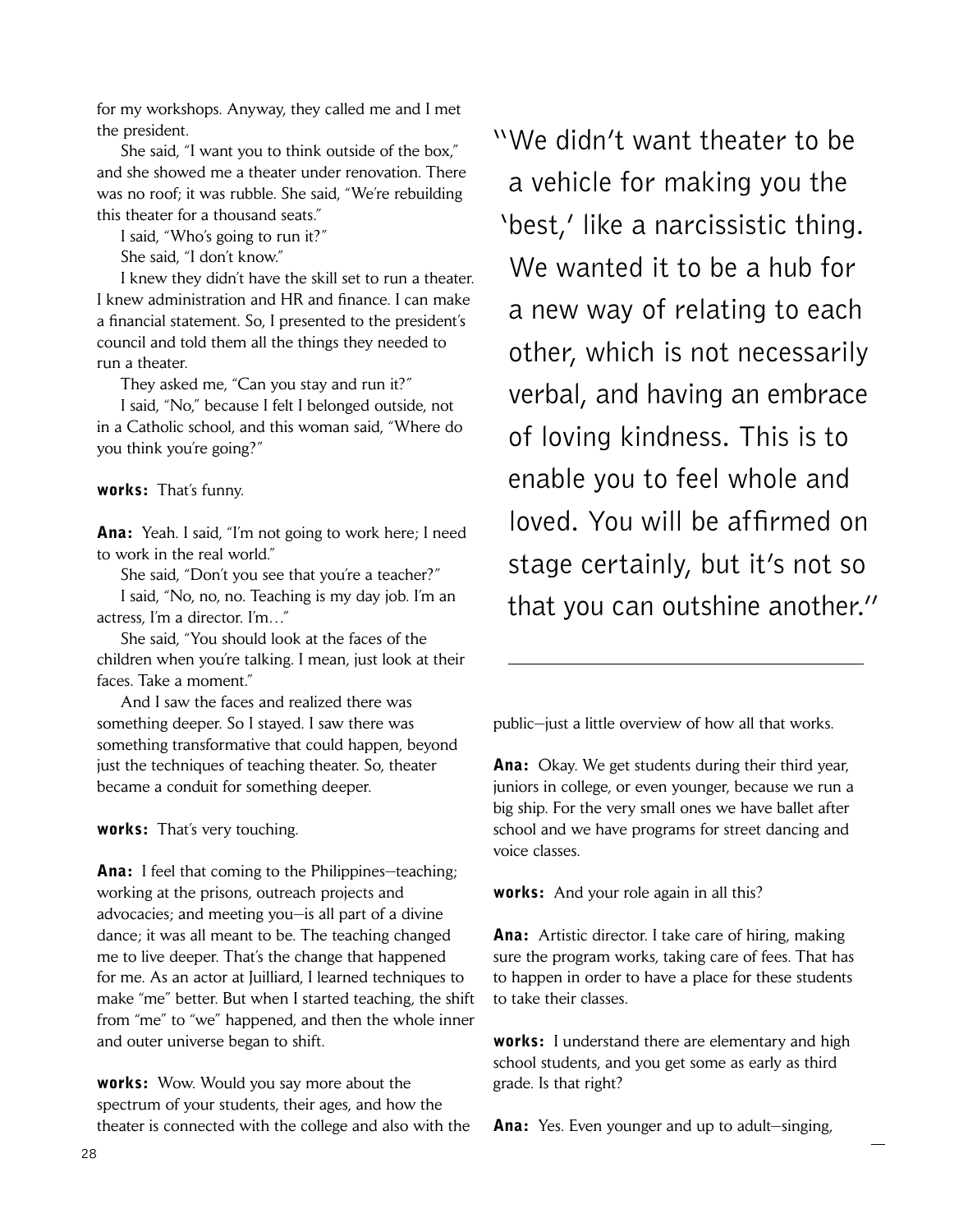

dancing, acting and then classical ballet for the little ones.

works: So, there's the whole spectrum.

Ana: Afterschool, co-curricular to college and beyond. It's a big ship. We do one musical a year with a cast of three hundred that includes third grade to college—and some adult guest artists. We rehearse eight months of the year. Each year, for the performers, this is a peak experience.

 Then for high school, we do the Shakespeare Festival—*Julius Caesar*, *Merchant of Venice*, *Hamlet* and *MacBeth* with about 120 participants. I direct those and have another director with me. But I don't direct all the plays anymore, although I do work with the directors and the choreographers.

## works: Wow.

Ana: We have about 80 to 120 high school girls-9th to 12th grade—and they're pre-selected by their

teachers to do a scene from Shakespeare. These are viewed by a thousand people. They have a week of Shakespeare, where they dress in Shakespearean style, they have a Shakespeare quiz bee and all kinds of things that help them appreciate the literature. Then for college, we have a performing arts program. So, they learn solfeggio.

### works: What's that?

Ana: Singing. And they study movement—all the things required to be a performing artist. However, they also have math, science, and general education subjects with their performance classes. So it's like liberal arts with a major in performing arts.

#### works: Okay.

**Ana:** For the college show, we bring professional actors in and rehearse for nine months. We pick about four male, professional actors to work with these college students. We have them in their junior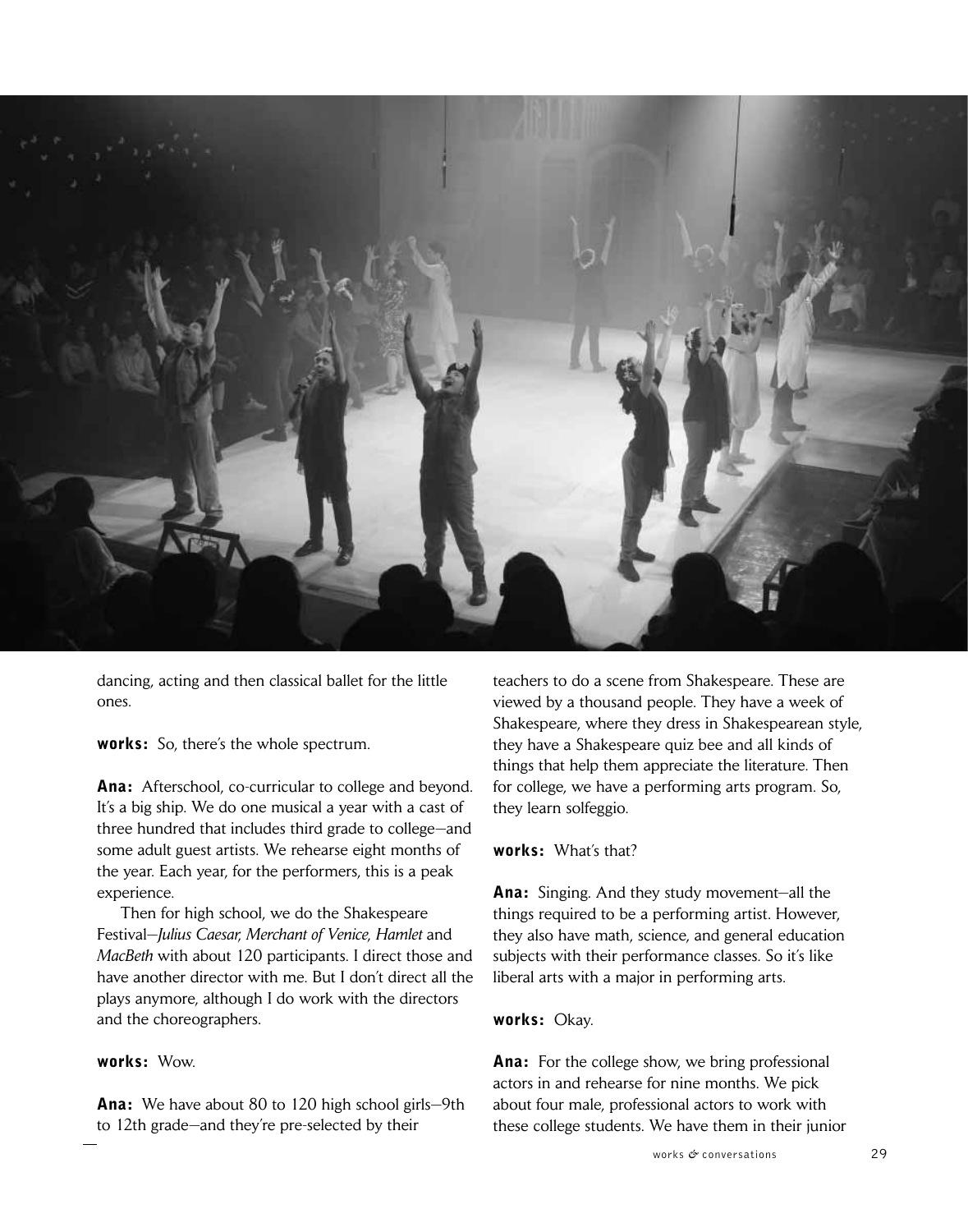and senior years so in those two years, we do *Hamlet* and *MacBeth*, and this year we're doing *As You Like It*. There are about ten shows for one production. For *Hamlet*, we have six shows and for *As You Like It*, we have ten. That's a lot of shows for a student.

 It's a beautiful, unique challenge to participate with and support young talents in their peak performances, and to hold their learning and development into whole human beings as our primary purpose. The old paradigm I learned at Juilliard was that the show quality must be excellent. What I learned here, as a teacher, was not to set show quality as the top priority, but to hold the students' process, and their learning and transformative experience, as the reward itself.

 Then we invite other schools to watch. So, let's say we have ten public shows. I'd say five or six would be internal fellow students, meaning our community sees them, then two or three are public shows, and then two shows are advocacy shows—meaning we look for donors to pay for the show. Then we look for the underprivileged audience, and we bring them in to see the Shakespeare.

works: What's an advocacy show?

**Ana:** An advocacy show is when we have the entire show gifted for a specific audience. We invite public schools, or less privileged schools, to watch the show as a gift. Privately, we



find a donor who will pay forward the show. Sometimes our advocacy show is performed off-site, as in the case of the prisons, where we performed *All's Well That Ends Well*.

 We also have other advocacy shows where the participants are the actors, for example in the prisons. We visit them weekly. They perform the scenes from Shakespeare, and we include songs and dances. We also have another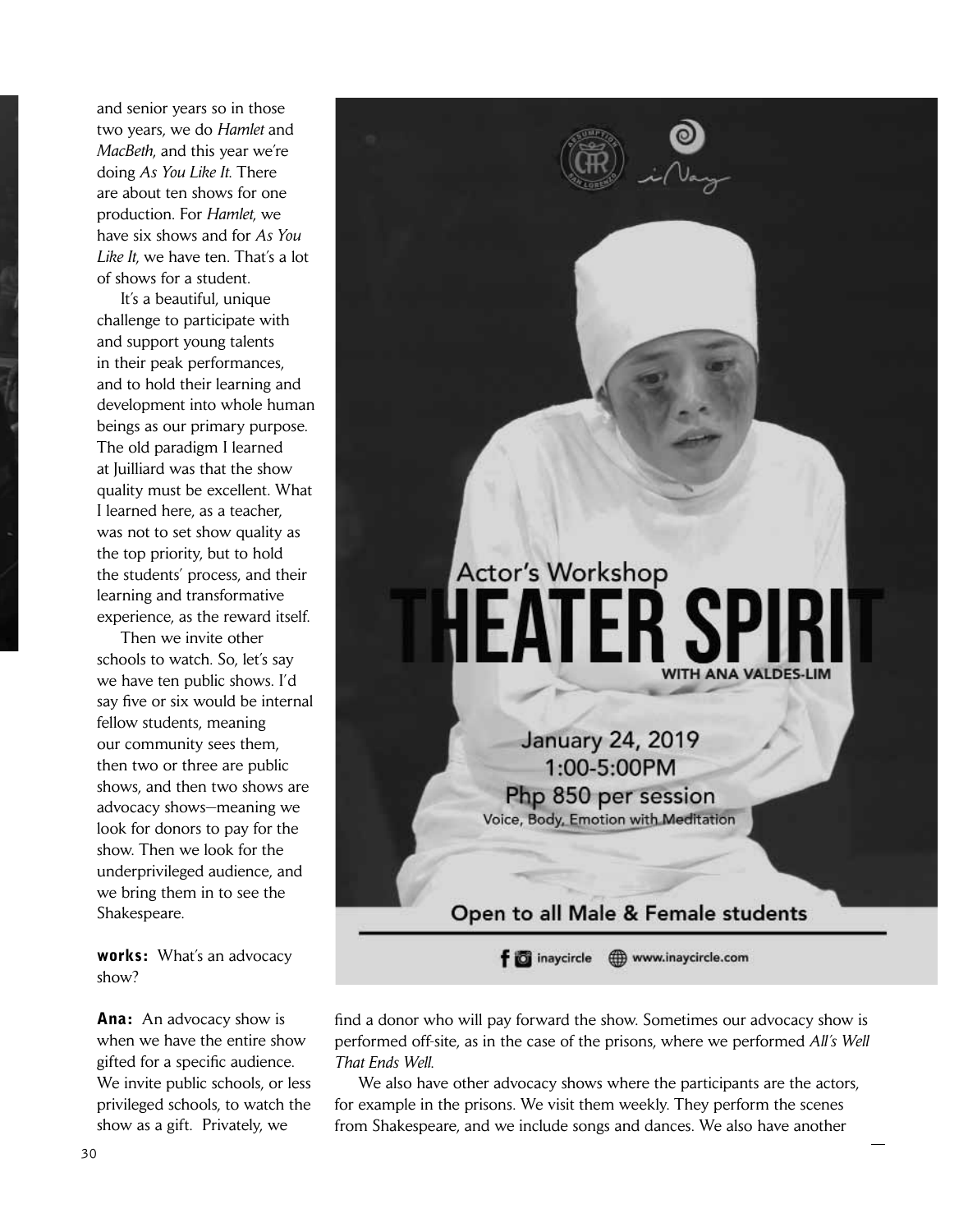"I saw there was something transformative that could happen, beyond just the techniques of teaching theater. So, theater became a conduit for something deeper."

advocacy where we support the acting students in high school on Sundays by helping them stage their show. This is our way of reaching beyond our campus to less privileged communities and bringing culture and arts to them. Again, the reward is in the process.

 We call that "metta." Our department is also called Metta; Marie Eugenie is the foundress. She was a saint. It's the Marie Eugenie Theater of The Assumption, so Metta. However, when we selected the name of the theater, the first choice was *meta*, which is Greek for going beyond. But we changed it to *metta*, meaning loving kindness.

We didn't want theater to be a vehicle for making you the "best," like a narcissistic thing. We wanted it to be a hub for a new way of relating to each other, which is not necessarily verbal, and having an embrace of loving kindness. This is to enable you to feel whole and loved. You will be affirmed on stage certainly, but it's not so that you can outshine another.

works: That's beautiful. How did you come to this? There would be some history, I would think.

Ana: When I had difficult times and suffering in life—I experienced the death of two of my brothers and much difficulty in our family—I learned that one has to keep forgiving and letting go, letting go of self-adulation, accumulation of achievements and aggrandizement. All that has to go, and love is all that remains in the end.

Fortunately I've always been drawn to India

and drawn to meditation—meditation, silence and prayer. When I've had defeats and difficult times in my life, I knew the answers were somewhere in the perennial wisdoms, which are love and truth. I knew that materiality was not the way, and competition was a trap. Mahatma Gandhi, Mother Teresa, the Dalai Lama—those are the people I considered my beacons. This has been very important, this change. At work I also share these values with the students and parents I encounter. I've had to talk to parents who want their daughter to be the best, the brightest star, or the "first." For example, "Is this my daughter's part? She's been eight years at Metta!"

 I have to journey with them: one, to trust the coach and director; second, give a chance to others. "Because maybe the lesson of letting go is the biggest character development that your daughter needs to learn now." Another is, "You know she's happy. So, is this something about you and your expectations, or is it hers? Does she know you're speaking to me about this?"

 So, it's quite a conversation. But I always approach the parents with love—and sometimes maybe our children are teaching us.

works: That's really wonderful.

Ana: That's the metta; that's the process to take. Right?

works: Yes. That's lovely. Now there's this other person, Anjo. Is he part of the theater?

**Ana:** Yes. Anjo works with me and is now directing. Anjo is a teacher, director and stage manager. He started out as a stage manager and, like all of us in our organization, the skill set we have is theater, but what we're sharing is really something deeper. It's love and kindness, which is really rooted in this subtle oneness the way of awareness.

**works:** I saw his name in that piece on the theater I read in ServiceSpace.

Ana: Yes. He went to Gandhi 3.0 with me Ia ServiceSpace retreat].

works: Was your experience at Gandhi 3.0 a new chapter? What would you say?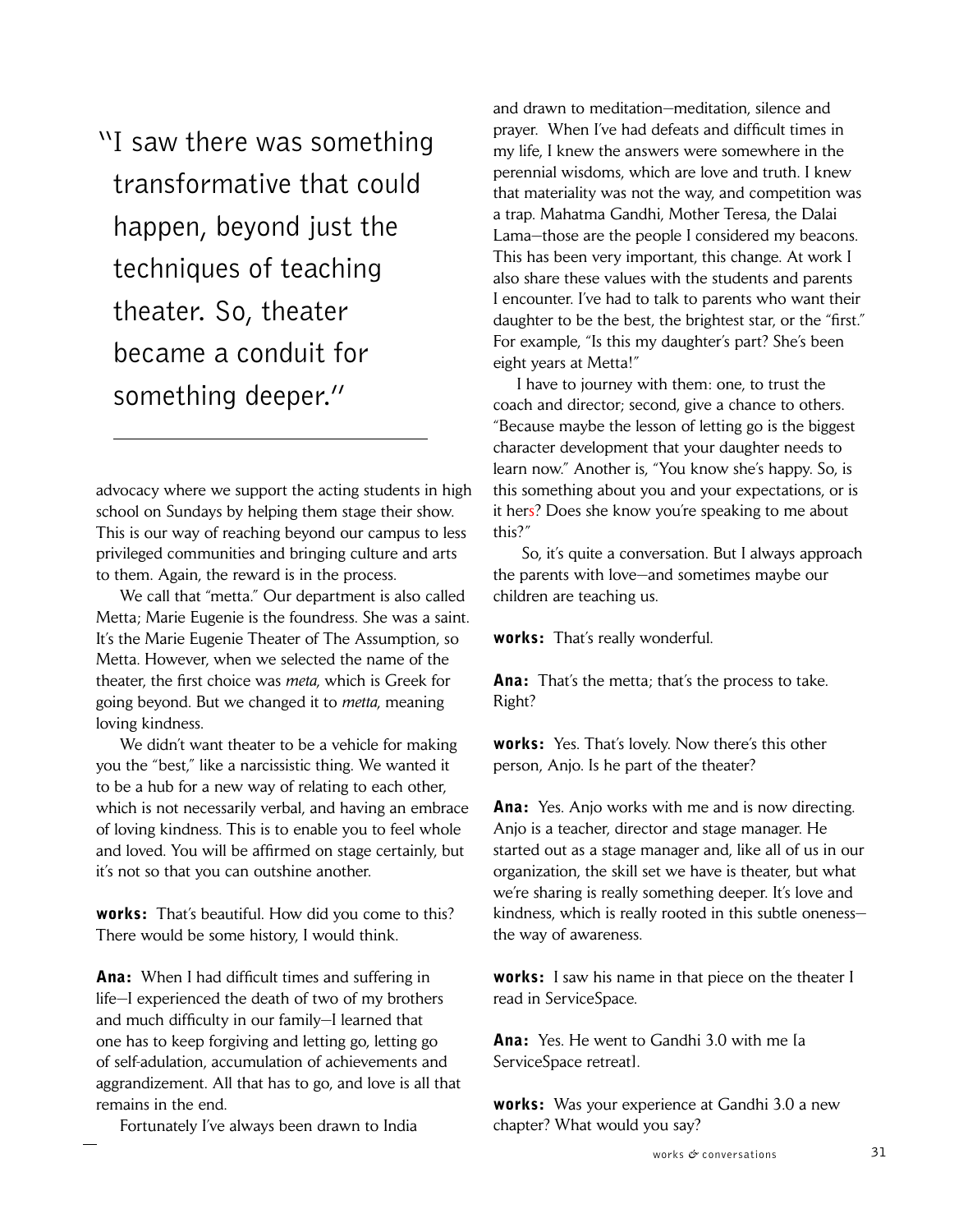**Ana:** I was always searching for something deeper, because I didn't feel that excellence, or being "the best," was it. Then I met Nimo online [Nimesh Patel, Empty Hands Music]. One of his songs popped up, maybe in a Google search. It was beautiful. So I wrote and asked, "Are your songs really free?" He said, "Yes." So I took his songs, and Anjo and I taught them to the prisoners, and to the many children.

works: Would you say something more about the prison connection?

Ana: Somebody said to me one day, "Ana, you have to come to the prison and see the youth in the prison." I said, "Sure." But I really had no intention of doing that.

 Then she called me again and I owed her a favor, so I had to go. When I got there, I just sat and listened to them sing. They sang the lyrics from experience. Just in their opening prayer song, they were in that experience. That first day I went to prison, I thought, "I need to come back here. I need to support them." Now we teach inmates every week, theater scenes and exercises.

 I knew I was given this skill set as a gift from God, and even if I had a lot of work to do, I felt I had to share this. It takes a whole afternoon to go to the prison, and some days I'm tired. But I just stopped my mind from thinking and turned to the music. I explained the exercise to them, and just sat back because I was so tired. And Richard, I wasn't teaching, but they bloomed like flowers!

 The inmates are our brothers and sisters. It takes so little to see them bloom with joy. And they are so talented, so full of expression, hope, and generosity. It's truly a blessing to be with them. I receive way more than I give. The Theater Arts classes, and College Guild are the bright spots of hope and beauty in our prison system.

 You can see in a human being's face—you can even see it in a dog—when the face changes, and joy begins to appear. What comes out is beautiful and light. I was watching them, thinking, "This is what I'm supposed to do. I'm supposed to show up and then this thing is going to pass through them."

 I wasn't doing anything. I was sitting in a chair. I had just turned the music on. We play Nimo's songs and they dance with so much joy and energy. You can literally see their mood and energy field shift to some

"At that moment, I thought, 'I'm like the sun. Does the sun say, 'Oh, shine, shine, shine?' The sun doesn't say that. So, I thought, 'This is it! I don't need to think about it. It's what I have to do.'"

inner place brighter and happier. What a gift to be in their midst.

 At that moment, I thought, "I'm like the sun. Does the sun say, 'Oh, shine, shine, shine?'" The sun doesn't say that. So, I thought, "This is it! I don't need to think about it. It's what I have to do."

 So, that shift started when I felt I needed to show up at the prison. I used to think I had to prepare so much for a class. But at the prison, they take to the lessons so fast. They act truthfully and from a deep authentic source. Lyrics in a song, sung with their fullness of hope and suffering, transforms into a stunning performance. They have so much heart. People who see their performances are moved beyond words. Going to the prisons has been a gift. We dance something divine. It is true—because I've experienced it—that in the deepest suffering, joy and beauty can emerge.

works: Thank you for sharing that. I can see how Nimo would fit right in here. So say more about your connection with him.

Ana: I'd started to use his music and saw the transformation, so I emailed him asking, "What does it take to get you here? Can you teach a workshop?" And you know how Nimo is; he came. Some people are like sunflowers, you know; they just face the sun.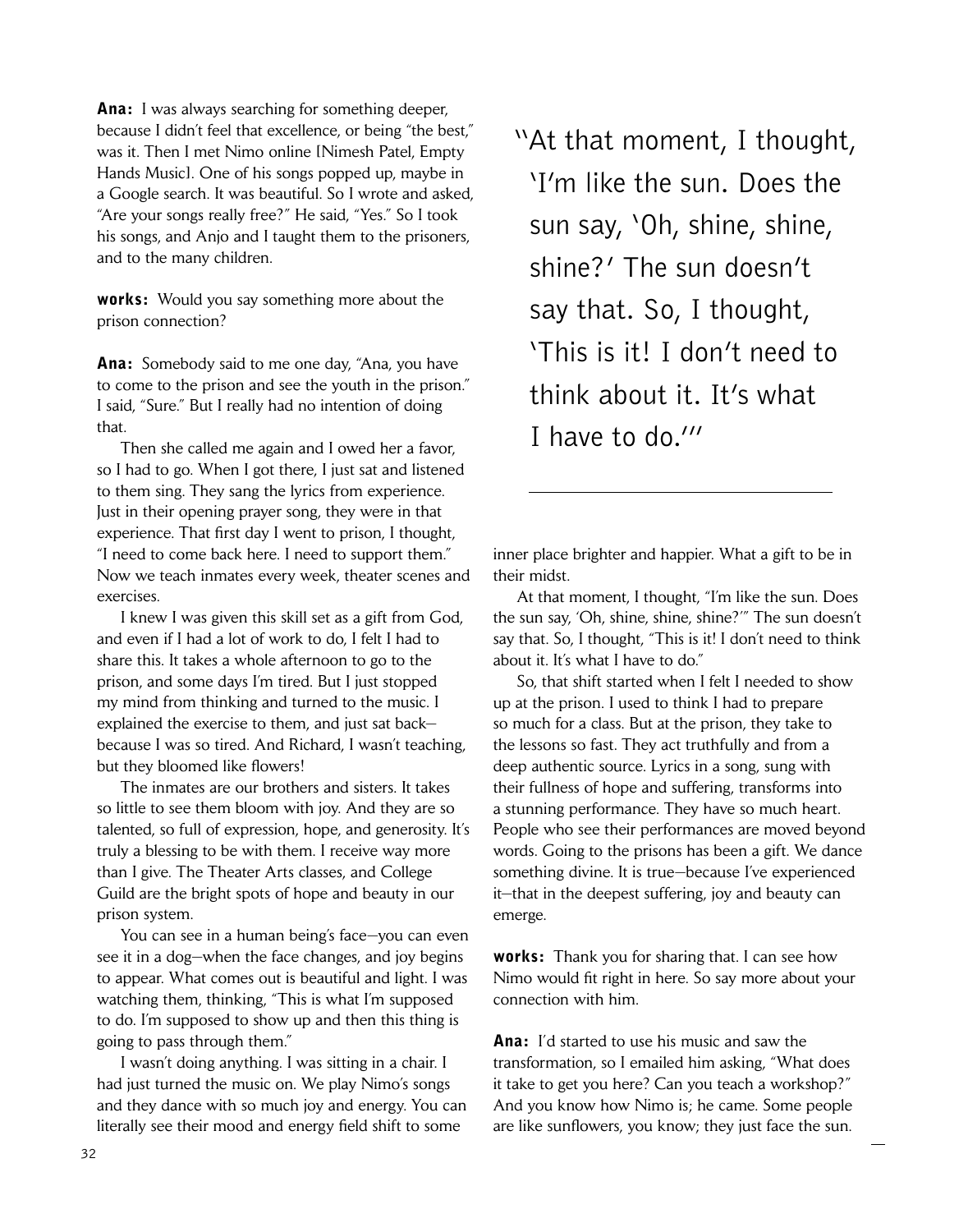

Nimo and his music are transformative. His music brings joy. We share his songs with so many people.

works: I've seen Nimo perform just once spontaneously, without being all set up—but that's all I needed to see. Right?

Ana: That's his ray of sun. So, he said, "Ana, you and Anjo should go to this retreat in India." I knew nothing of Nipun [Mehta]. I just said, "Okay." And when I went there, like the first day, I thought it was a cult. Everybody was so nice. I asked Bonnie [Rose]—she was my roommate—"Is this a cult? Do we get a bill afterwards? How does this work?"

 Bonnie said, "I have a cynical roommate. Yay!" [laughs]

 I didn't believe that something would be given for free, just like that—and that changed me. But I was kind of on the path already, Richard. So back to Manila. I teach a comedy class, so I said, "Let's call it Kindness Comedy and offer it on a pay-it-forward basis." Ten had

signed up, but then twenty-two came.

 Then I started the retreats this year. I wanted to do a Karma Kitchen. Our kitchen on campus had flooded and we couldn't cook. So we decided to have it cooked in the school cafeteria and then we packaged the food in banana leaves to avoid using plastic. On one day we brought 267 meals to the homeless. On a regular day, we bring 200. In twenty minutes, the meals were gone.

 I would tell the retreat participants, "Bring anything you want to give away. Roll it and put a ribbon around it." We started packaging baby clothes, shoes, adult shorts. We each would take two bags and we didn't have a permit. The security guards would say, "Do you have a permit?"

 I would just say, "We're on our way out. Thank you for doing your job." The truth is, 200 meals—15 minutes and they're gone.

 We did six retreats where we'd go out to the streets. In one of them I said, "I think we should sing with them." We were doing tangible things and a prayer circle, so we brought drums and maracas and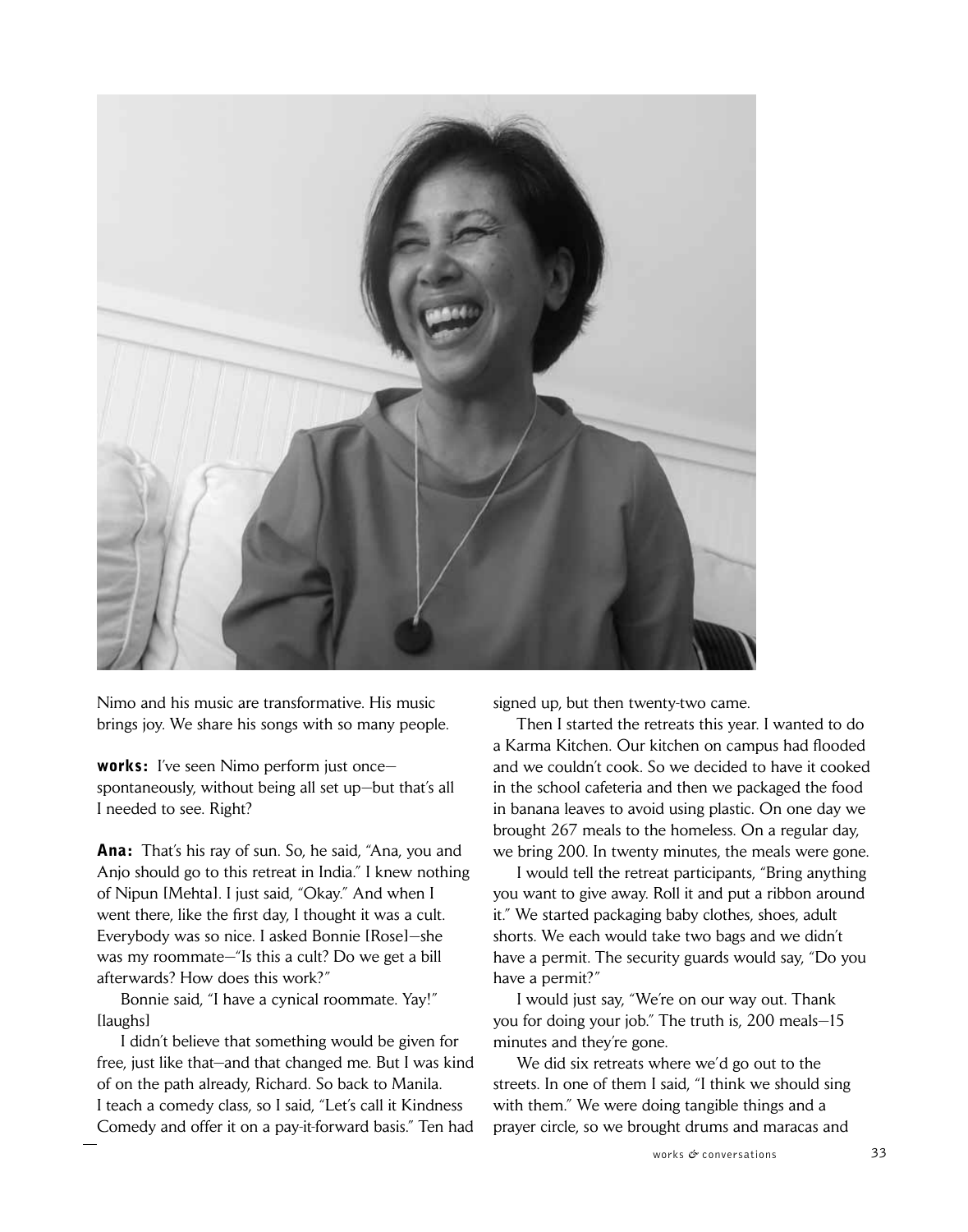"What I learned here I cannot des cribe in words. Something shifted inside, and it's irreversible. No more 'I.' No more 'me.' The shift is to we, to us, you—one. And silence, a deep silence. And then gratitude, humility, and sacredness."

did a drum circle and dancing movement with them. We started to do that as well in public spaces.

works: Is this a new thing for you, going out and initiating things with strangers?

Ana: Yes, yes.

works: How is that for you?

Ana: I was scared the first day when I saw thirty policemen under a cluster of trees. I said, "Anjo, let's just stay close, open our big posters that say 'Love,' and let's just be brave." We had these banana leaf meals, so I went up to a policeman and said, "*Kuya*" (big brother), please, this is our offering to you. It's lunch."

He said, "What's this for?"

 I said, "Just love. Just love, kuya. We're on retreat and we have a kindness offering."

 We started giving food to the policemen, and they asked, "Are you part of a campaign?"

 "It's just love, kuya." So they accepted, because it was just a meal. And after we started to give them this wholeness, they couldn't say no.

works: That was very good!

Ana: But we didn't think of it, Richard! It's just that they were there, and the first feeling was fear. But I remembered how Gandhi did it. He just went through the salt fields. So Anjo and I said, "Let's stay together and walk."



works: That's very wise, really, and instinctive. You have to embrace them and include them. I think you know Pancho [Ramos Stierle]. From a few stories I've heard from him, he tries to include the police, and if he can just make a little contact, it can change things.

Ana: And saying, "Thank you." When they tell us we can't do something. "Thank you. I know, you're doing your job and that's wonderful. We're on our way out."

They ask, "Do you have a permit?"

 I know the permit is just a symbol of control, so I just say, "We're leaving, sir—Big Brother. We just wanted to offer kindness."